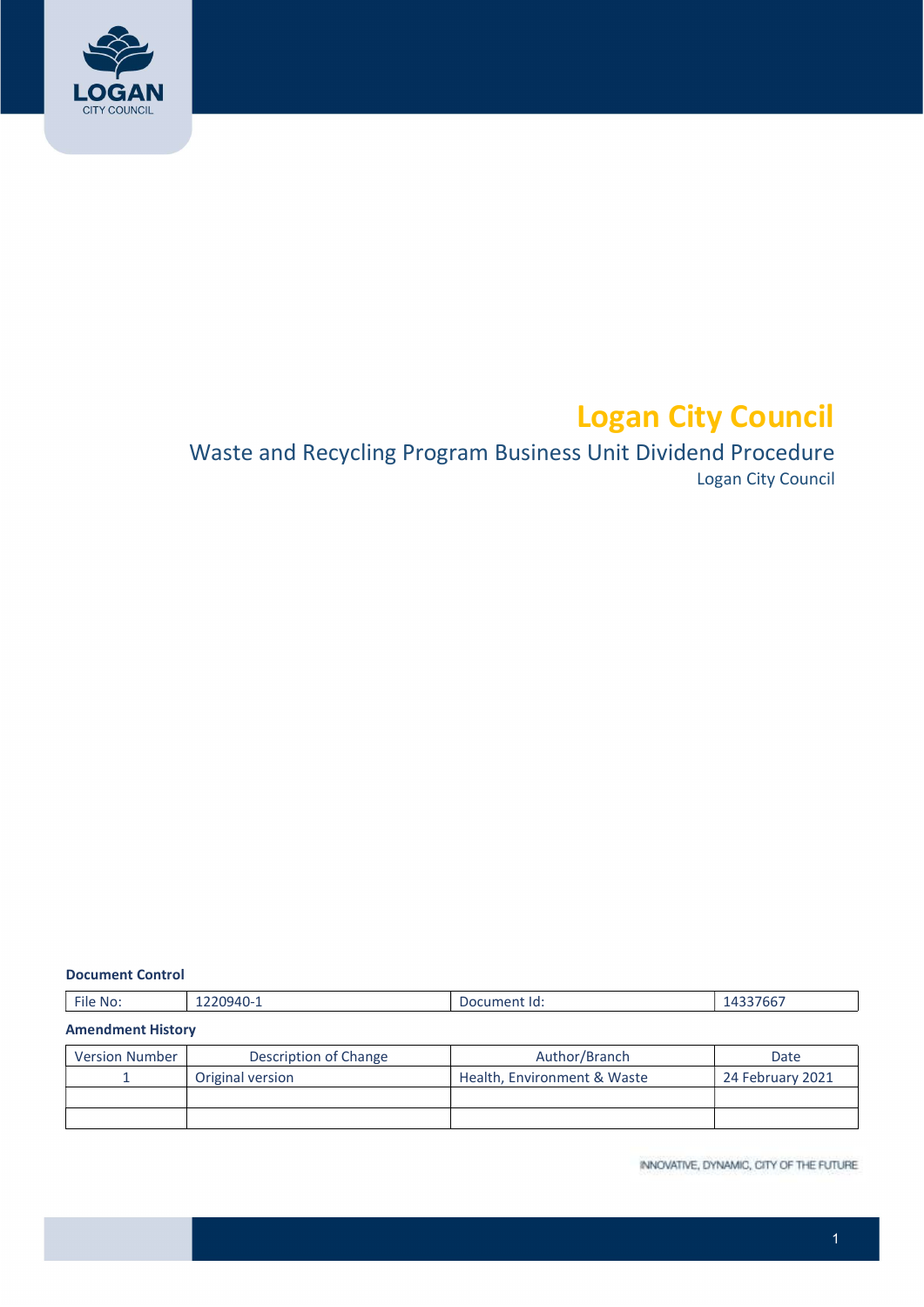#### **Table of Contents**